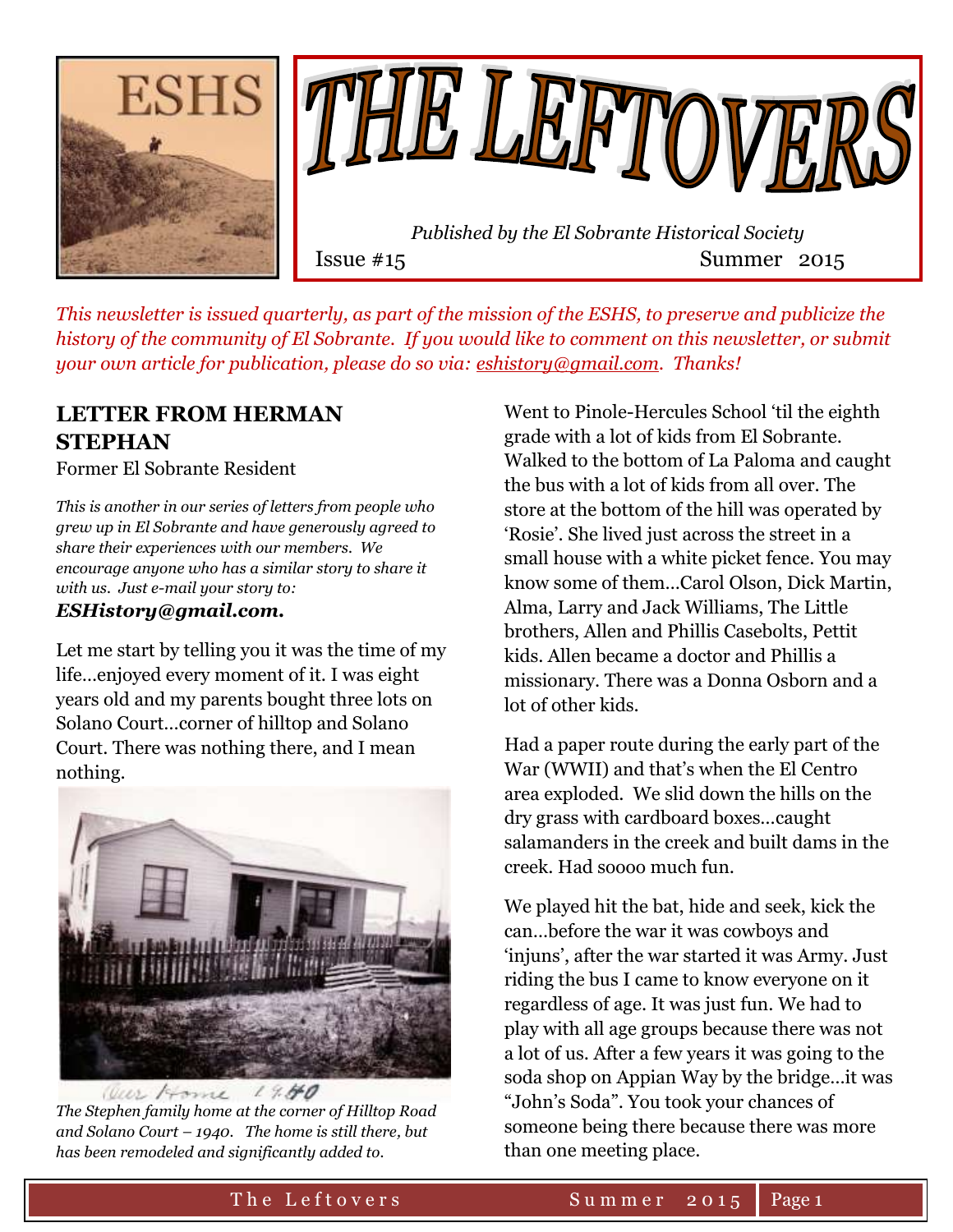

 *Herman Stephen…second from right, in El Sobrante in the 1940s*

Sometime in the early forties everyone went to the square dance at the clubhouse on Saturday night…where the firehouse is now. Did the club become the firehouse or what? Then there was the clubhouse on the "curve"…across from Ray Vogel's Market. He had a little store…about as big as a garage just where the Nursery is now. The gas station was another place the boys would meet..just up the street from Vogel's. We played football with as little as ten guys in the empty land just down from Vogel's. I had to walk everyplace I wanted to go. Most others did too. There were dances at the "new" club house also.

Rollingwood was a sugar beet farm and the road from San Pablo to El Sobrante was called "Chinaman's Hill". There was a farmers market there where the hillside would slide all the time. This area was just above Rollingwood. My mother, after the war, was an airplane spotter, and I would go with her to identify the planes. I was good at it…the place was up in back of the road on a high hill…in back of the club house. There was an airplane crashed just above Chinaman's Hill in the early forties.

(*In later correspondence, Herman identified the plane as an Air Force P-38. He also said as an airplane spotter his mother would spot a plane and call it in at a*  *small shed with a phone in it. She would identify it and tell its direction of travel. The was a volunteer position to keep civilians involved in the war effort)*

There was a bus service to Richmond..don't remember how long it lasted, but it went to town twice a day as I recall. It picked up passengers at different locations. There was no road from Rollingwood to El Sobrante because it did not exist. Then El Portal and Rollingwood were built.

My paper route took me all through the El Centro neighborhood…down La Paloma, up Appian, up Rincon Road and Renfrew Road, past the Bressems, Al Konze place then home. Talk about a farm, we had three types of chickens, two types of pigeons..homing and tumblers, two hogs, two goats (Daisy Mae and Little Abner), ducks, rabbits (sold the pelts to someone for about 35 cents for insulation in combat gear for the services)…one collie dog, cats and a big garden…and all the free comic books I could read as my parents worked at a paper recycling plant on Cypress Street in Oakland. The covers were removed so they could not resell them. Allen Casbold's parents were a little religious…and was not supposed to read them but on the weekend before I got up he would be sitting in our living room reading them.

It was just a fun time of my life.

Did time in Korea 1950 to 1952. Married in 1953 and lived on Rheem Avenue and Tara Hills (Fisher Street), moved to Arizona in 1969. I live in the country with an A-frame home. Wife died 2.5 years ago. Had four kids that went to Kerry Hills School. Am now 82 years young and it snowed last night. Thank you for your time.

Herman Stephen Payson, Arizona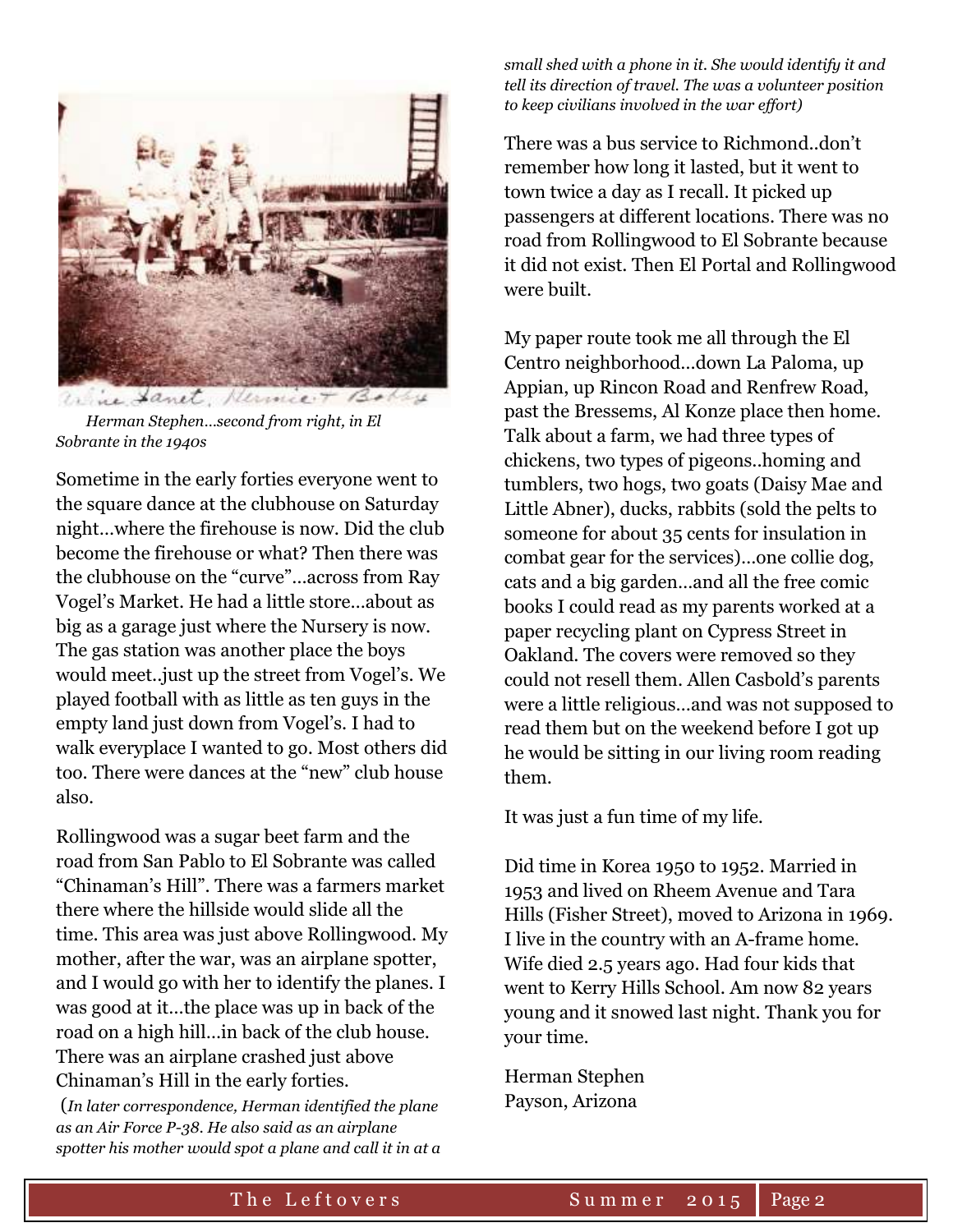**Ribbon –Cutting Ceremony for El Sobrante's Downtown Walkability Project—Wednesday, July 8**



Though there appeared to be a bit of unfinished work yet to be done, the reconstruction of the sidewalks of downtown El Sobrante was officially celebrated on Wednesday, July 8. Above, we can see Supervisor John Gioia operating the scissors. At the right end of the ribbon is Chamber President Marie Carayanis, while at the other end is board member Lois Boyle. MAC Chair Barbara Pendergrass is to John's right (in blue). Behind Barbara is ESHS Steering Committee member, Steven James. The pictures for this article were taken by Steering Committee member, Lyle Miller. Lyle also took a short video of the actual ribbon-cutting, which can be seen on our Facebook page.

Steering Committee members Maurice Abraham and Donald Bastin (newsletter editor) were out of town and unable to attend this important event. Ours was a particular interest because it was your historical society that was responsible for the installation of the twelve historic markers at various points in the

downtown area and all of us ( but particularly Maury) went out of our way to make sure that nothing went wrong in the long months that led up to this event. Of course, stuff happened, but by keeping on top of progress, we were able to head off serious problems.

But back to the opening. The following is Lyle's account of the event as he recalls it:

*The ceremony drew a bigger than expected crowd at the Mechanics Bank parking lot.* 



*Several notables attended, from the County Supervisor to Cities of Richmond & San Pablo staff members, E.S. M.A.C., chamber board members (dressed in period clothing to represent important El Sobrante pioneers).*

*Our historical society was acknowledged & thanks was given for the addition of historical markers to the downtown sidewalk project.*

*A special award plaque from the county was presented to young Bob Sharp & his mother Shirley recognizing Bob Sr. for all his work to* 

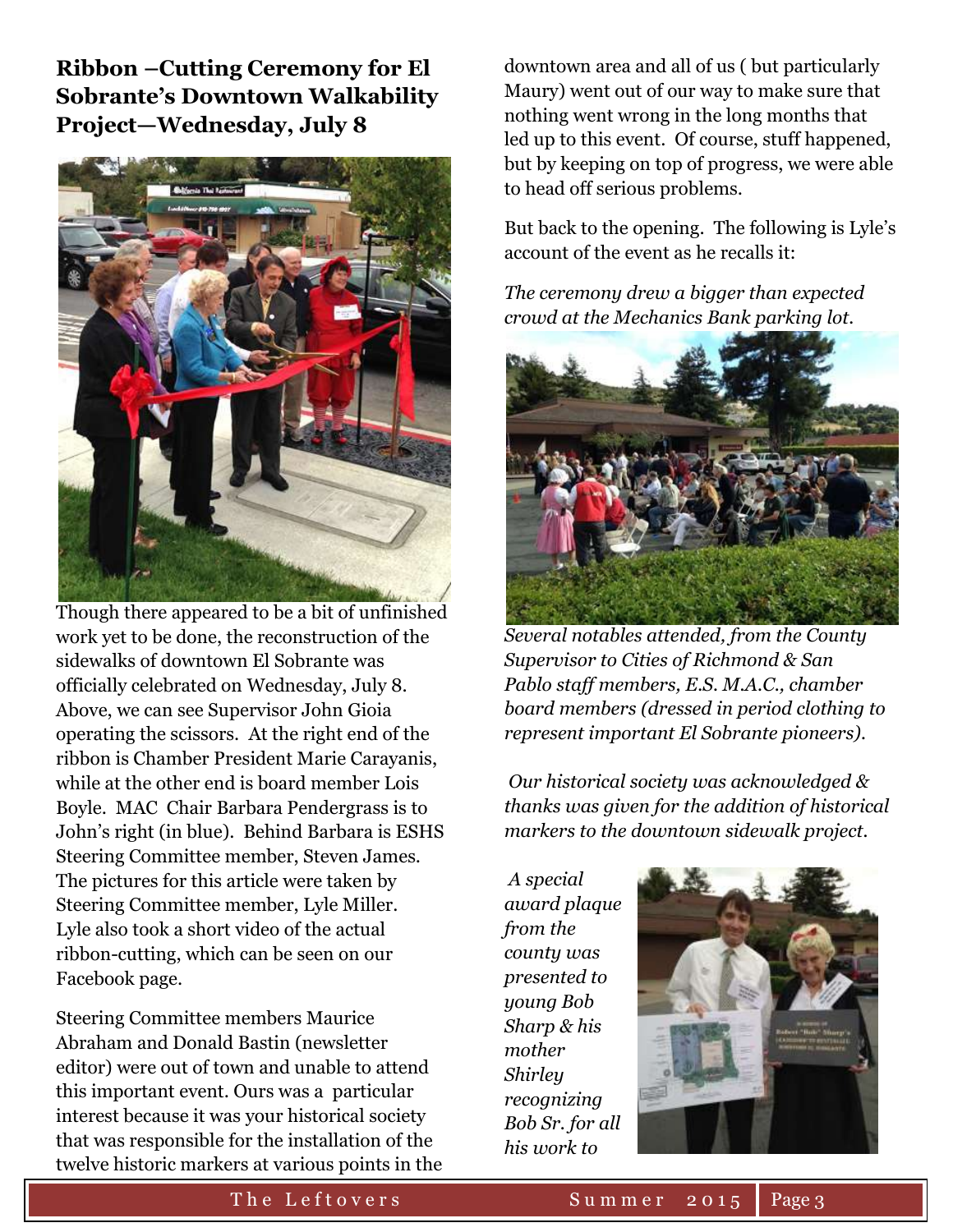*make E.S. a better place & a poster featuring a drawing of the proposed "Bob Sharp Amphitheater" to be built near the El Sobrante Library.*

For more information about the ceremony and other events in El Sobrante, visit the El Sobrante Chamber of Commerce website, at: **www.***[elsobrantecachamber.com](www.elsobrantecachamber.com)* Or check out the ESHS Facebook page.

#### **EL SOBRANTE'S DOWNTOWN GET'S A NEW LOOK**

 *Maurice Abraham*

With much fanfare, the ribbon was cut that officially introduced downtown El Sobrante's new look. An important part of the new look are twelve concrete markers commemorating significant aspects of El Sobrante's history. Each marker is strategically located to create an interesting and informative downtown walking experience.



*Historical Society Steering Committee members inspect a historic marker prior to final installation. Left to right: Maurice Abraham, Steve James, Lyle Miller and Donald Bastin. Donald and Steve are also on the Board of the Contra Costa County Historical Society.*

Your historical society began this project almost two years ago as Contra Costa County's Public Work Departments was planning to improve the 'walkability' of the downtown area.

The completed overall project includes new wider sidewalks along with new street trees, traditional-style metal tree grates, bus benches and trash receptacles. Numerous large planted pots were also installed to further enhance the downtown and improve the pedestrian experience.

County Supervisor John Gioia enthusiastically supported our efforts, and secured funding to acquire and install the historic markers. Our role was to design and acquire the markers and make certain they got installed correctly and in their designated location. As can be expected in any complex construction project, a few glitches cropped up along the way, things such as sidewalks being completed where markers were supposed to go, and a marker text being damaged slightly when a worker 'scrubbed" it to remove excess mortar. Oh yes, and juggling our personal schedules to match an everchanging construction schedule was a challenge too.

But all those challenges were overcome and are behind us now, thanks to the cooperation of the County's inspection team from consultants, Ghirardelli Associates and General Contractor, Vanguard Construction, Inc. They always responded positively and quickly to any issues we raised. Our desire going forward is to see El Sobrante Valley residents enjoying a stroll through the beautified business district as they learn some interesting community's history tidbits.

## **Installation of First Historic Marker , June 5, 2015**

 *Donald Bastin*

In early June, I was asked to attend the first installation of one of the twelve historic markers that were part of the Downtown Walkability Project. Maury had followed this project with great care, but was out of town.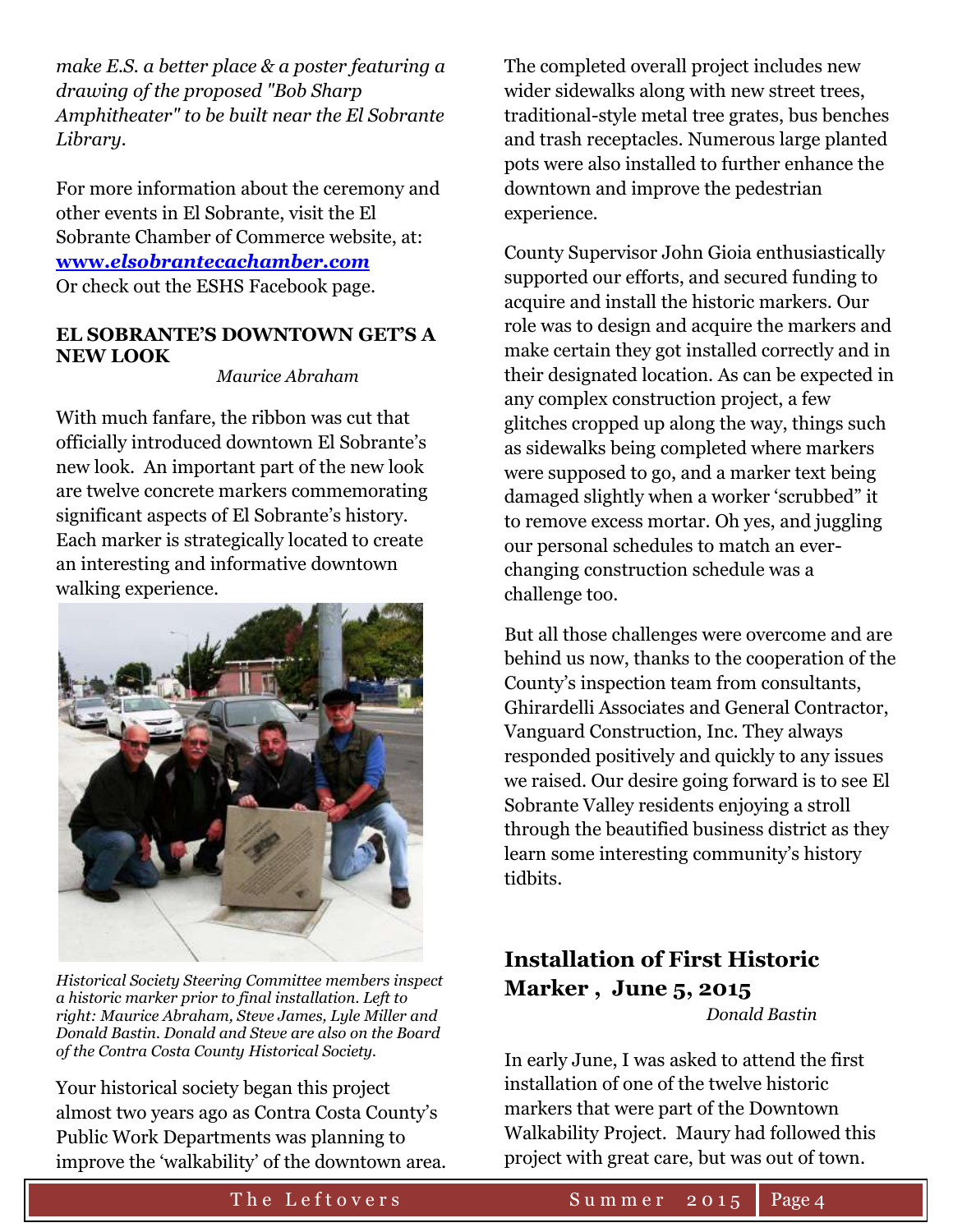With me was Lyle Miller, which was appropriate, as the first tile to go in was in front of his shop, El Sobrante Wheel & Brake.

Joining us were two employees of Ghiradelli Consulting, David Eldridge and Cheryl Miller. It was their job, as they were working for the county, to see that the work was done to the county's specifications. Actual installation of the tile would be done by father-and-son team Ismail and Armando Caro, of Vanguard Construction.

The first problem to overcome was the size of the diamond-shaped opening in the sidewalk, meant to accept the tile (historic marker). The markers are exactly 2 ft square. Unfortunately, so was the opening; the contractor had failed to allow for an additional ¼ inch around the



outside to accommodate the grout. So, a quarter-inch had to be taken off the sides of the opening, using a power grinder and hand tools. This had to be

done with care, particularly to avoid having crossing cut lines at the corners.

Once the edges were cut and smoothed, the bottom was leveled and the entire hole filled with grout. The



amount of grout had to be calculated with care, as the weight of the tile, and the tight

dimensions, made it difficult to remove (and forceful levering could lead to cracking of the tile).

It was a slow and tense process. We had no idea just how much man-handling the tiles could take without breaking (fortunately, we had a little money left over from the grant to cover such a contingency). But Armando and Ismail were clearly experienced workers, and with patience and skill, completed the job to our complete satisfaction.





*From left: Armando and Ismail Caro, Cheryl Miller, David Eldridge.*

Thanks to all, for a job well done.